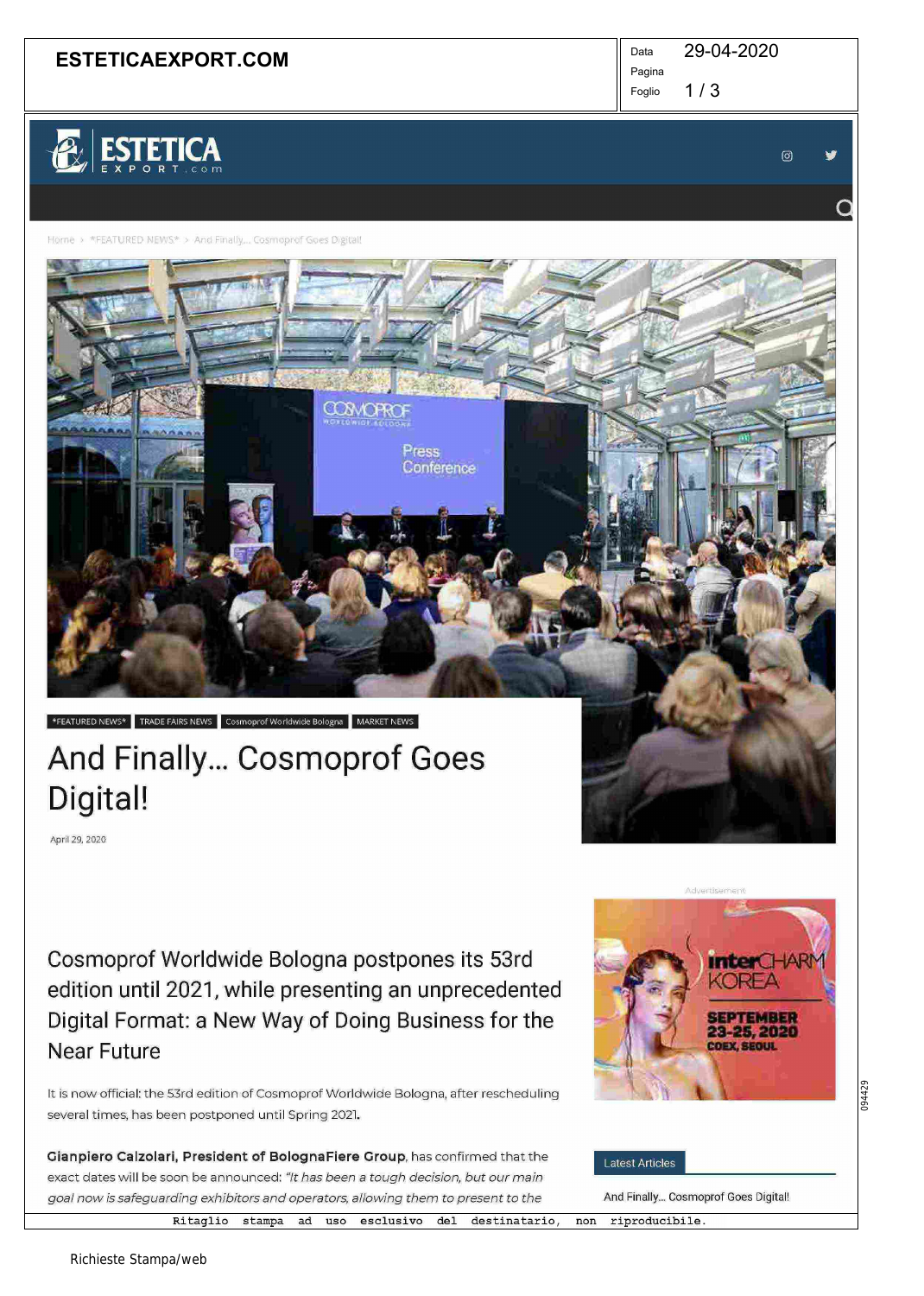## **ESTETICAEXPORT.COM**  $\parallel$ <sup>Data</sup>

 $2/3$ Pagina Foglio 29-04-2020

market at their best and to obtain the most effective results,"he explains. "In the meantime, Cosmoprof wi/I not stop. We will maximize our skills to facilitate the natural connection between producers and buyers, and thus give new lifeblood to the sector."

The new Cosmoprof project, which will be Online from 4 to 10 June 2020, is called WeCosmoprof, a digital format aimed at helping the recovery of business relationships.

The digital conversion, at least for the current year of the most important Beauty Fair of the world has been surprised but well-received. It is a first that will teach us a lot and will enlighten us on a question that has been discussed a lot theoretically: Is the future of Exhibitions bound to be DIGITAL?

Nobody has the perfect answer as yet. it is something we will discover on theway. A transformation that has been imposed byan unforeseen health crisis, one which was already ín the evolution stage.

We know that human nature draws us towards direct face-to-face contact, especially when doing business, so future trade fairs can't be purely digital; neither can it revert to precisely what is was before. A new format will need to be established - a balance between the two.



4-10 June 2020

#### How will WeCosmoprof work?

WeCosmoprof, will be organised with the support of the Italian Ministry of Foreign Affairs and International Cooperation and ITA- Italian Trade Agency, and in collaboration with Cosmetica Italia - Personal Care Association. "WeCosmoprof is our concrete contribution to the restarting of economic activities for exhibitors and operators in our community," says Enrico Zannini, General Manager of Bologna Fiere Cosmoprof. "Cosmoprof has been a connection provider for over 50 years, a business facilitator all over the world. WeCosmoprof was born in the hope of meeting again in 2021 at the 53rd edition of Cosmoprof Worldwide Bologna, to face together the new opportunities and future scenarios"

WeCosmoprof will be available to exhibitors, buyers, distributors, and retailers from across the Cosmoprof community. It will offer a three-dimensional experience that is currently unprecedented in the exhibition sector. The core will be networking between companies and operators, with the match-making services of the Cosmoprof My Match software, a consolidated tool for the business relations of Cosmoprof Worldwide Bologna. Exclusive virtual rooms will be available to exhibitors and buyers, where they can have a preview of new products and services, deepen opportunities for further developments in the relevant markets, and negotiate orders and contracts.

Interview with Proya Cosmetics Founder: the Newest Billionaire in China

The Secrets of Beauteville: The Cosmetic Village of China

US Hair Salon Petitions: A Fight for Survival

|                 | Search<br>ADVERTISING<br>102<br>$25 +$                                                                                                                                                                                                                                          |
|-----------------|---------------------------------------------------------------------------------------------------------------------------------------------------------------------------------------------------------------------------------------------------------------------------------|
|                 | <b>POUNTIES</b><br>EINATIONAL SALES<br>USSANTATAES<br>$33 +$<br>$30+$<br>DOMEST<br>法国<br><b>PLAINEY LARGEST</b><br><b>UNABERSIDE</b>                                                                                                                                            |
|                 | <b>BEAUTY SALES</b><br><b>WHO WE ARE.</b><br>The Kirculman Group, Inc. is a professional                                                                                                                                                                                        |
|                 | sales organization with over 30 years of<br>experience growing America's leading.<br>professional beauty brands.                                                                                                                                                                |
|                 | We are the only sales organization in the<br>professional beauty industry to service all 50<br>states, Canada, and the entire international<br>marketplace with strategically placed Reps<br>covering all continents.                                                           |
|                 | WHAT WE DO.<br>The Kimchher Group, Inc. connects our<br>brands to the right international distributor<br>and retailer, then manages the business<br>relationship on a day-to-day basis, to ensure<br>our customers are getting the right support<br>they need for trend growth. |
|                 | <b>WHERE WE SELL</b><br>Hair / Nail / Esthetic Professional Distributors<br>Ethnic Distributors   Barber Distributors<br>Chain-Salons   Prestige / Department Stores<br>Beauty Retailers   E-Commerce   TV<br>Shopping Network                                                  |
|                 | THE KIRECHINER GROUP, INC.<br>K.<br>i si all'ar<br>1.000 SZ7 So45 Bob-free)<br>16617376160                                                                                                                                                                                      |
|                 | disapport (thrushiers con zoni.<br>فكالمان                                                                                                                                                                                                                                      |
|                 | (b) the beauty (in) The Kirschner Group, Inc.                                                                                                                                                                                                                                   |
|                 | Recently on Instagram                                                                                                                                                                                                                                                           |
| <b>ESTETICA</b> | @esteticamaga<br>Follow<br>237.5k Followers                                                                                                                                                                                                                                     |